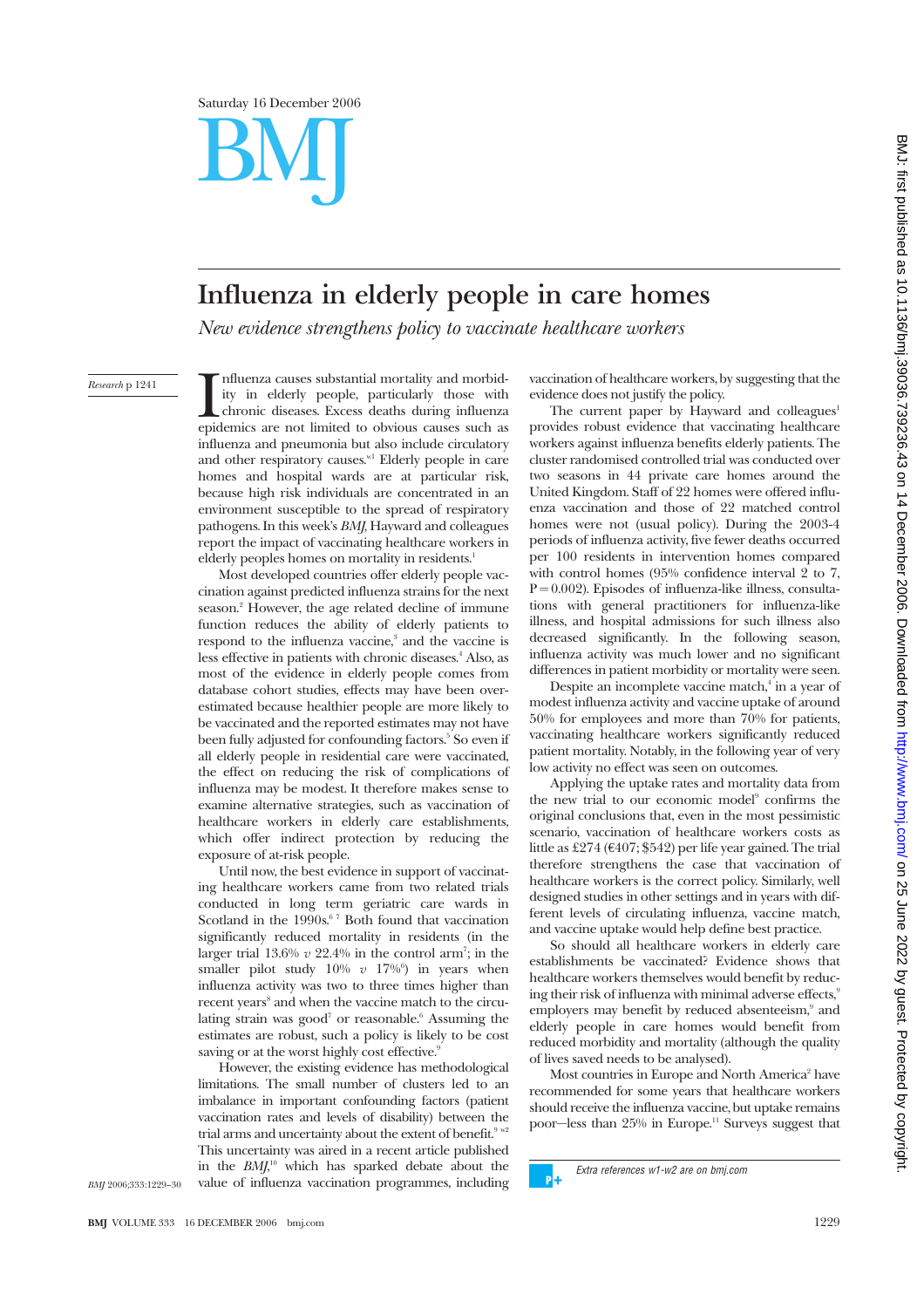the main reasons for refusing the offer are fear of side effects, fear that vaccinations will cause influenza, dislike of injections, being unaware that the vaccination is useful or available, and lack of time or forgetfulness.9 The challenge to the health services is to overturn the misconceptions and provide an easy access service within which there are no reasons to refuse vaccination. Small studies suggest that mobile vaccination services can be beneficial,<sup>9</sup> but this—and other novel methods of delivery—needs to be tested in a well designed randomised controlled trial. It will also be interesting to view the progress of the new policy in the United States, which recommends that all healthcare personnel should be offered annual influenza vaccination, and those who decline for non-medical reasons should provide a signed decloration that they have declined.<sup>12</sup>

## Rachel E Jordan *senior scientist*

(r.e.jordan@bham.ac.uk)

Health Protection Research and Development Unit, Health Protection Agency, Department of Public Health and Epidemiology, University of Birmingham, Edgbaston, Birmingham B15 2TT

Jeremy I Hawker *head of public health development*

Health Protection Agency, London WC1V 7PP

Competing interests: None declared.

1 Hayward AC, Harling R, Wetten S, Johnson AM, Munro S, Smedley J, et al. Effectiveness of an influenza vaccine programme for care home staff

- to prevent death, morbidity, and health service use among residents: cluster randomised controlled trial. *BMJ* 2006;333:1241-4.
- 2 Van Essen GA, Palache AM, Forleo E, Fedson DS. Influenza vaccination in 2000: recommendations and vaccine use in 50 developed and rapidly developing countries. *Vaccine* 2003;21:1780-5.
- 3 Goodwin K, Viboud C, Simonsen L. Antibody response to influenza vac-cination in the elderly: a quantitative review. *Vaccine* 2006;24:1159-69.
- 4 Herrera GA, Iwane MK, Cortese M, Brown C, Gershman K, Shupe A, et al. Influenza vaccine effectiveness among 50-64-year-old persons during a season of poor antigenic match between vaccine and circulating influenza virus strains: Colorado, United States, 2003-2004. *Vaccine* 2006 Aug
- 2; Epub ahead of print. 5 Jefferson T, Rivetti D, Rivetti A, Rudin M, Di Pietrantonj C, Demicheli V. Efficacy and effectiveness of influenza vaccines in elderly people: a systematic review. *Lancet* 2005;366:1165-74.
- 6 Potter J, Stott DJ, Roberts MA, Elder AG, O'Donnell B, Knight PV, et al. Influenza vaccination of health care workers in long-term-care hospitals reduces the mortality of elderly patients. *J Infect Dis* 1997;175:1-6.
- 7 Carman WF, Elder AG, Wallace LA, McAulay K, Walker A, Murray GD, et al. Effects of influenza vaccination of health-care workers on mortality of elderly people in long-term care: a randomised controlled trial. *Lancet* 2000;355:93-7.
- 8 Elliot AJ, Fleming DM. Surveillance of influenza-like illness in England and Wales during 1966-2006. *Eurosurveillance* 2006;11(10).<br>www.eurosurveillance.org/em/v11n10/1110-224.asp.<br>Burls A, Jordan R, Barton P, Olowokure B, Wake B, Albon E, et al. Vacci-
- nating healthcare workers against influenza to protect the vulnerable—is it a good use of healthcare resources? A systematic review of the evidence and an economic evaluation. *Vaccine* 2006;24:4212-21.
- 10 Jefferson T. Influenza vaccination: policy versus evidence. *BMJ* 2006-333-912-5.
- 11 Szucs TD, Muller D. Influenza vaccination coverage rates in five European countries—a population-based cross-sectional analysis of two consecutive influenza seasons. *Vaccine* 2005;23:5055-63.
- 12 Pearson ML, Bridges CB, Harper SA. Influenza vaccination of health-care personnel. Recommendations of the Healthcare Infection Control Prac-tices Advisory Committee (HICPAC) and the Advisory Committee on Immunization Practices (ACIP). *MMWR Recomm Rep* 2006;55:1-16.

doi 10.1136/bmj.39050.408044.80

## **Rehabilitation of traumatised refugees and survivors of torture**

*After almost two decades we are still not using evidence based treatments*

In a 1988 BMJ editorial,<sup>1</sup> Marks and I reviewed the available knowledge on the mental health effects of torture and their treatment and presented a critical look at rehabilitation programmes for survi-In a 1988 BMJ editorial,<sup>1</sup> Marks and I reviewed the available knowledge on the mental health effects of torture and their treatment and presented a vors. Eighteen years later, it is time to cast another look at the advances in our understanding of torture and its treatment and how this progress has translated into rehabilitation work with survivors. Such an update is timely: given the political developments of the last two decades, torture has become an ever more serious problem.

An important advance in the 1990s was the demonstration of an association between torture and posttraumatic stress disorder through controlled studies using standardised assessment instruments.<sup>2</sup> Further work provided insight into the psychological mechanisms that played a part in torture-induced posttraumatic stress. In a controlled study survivors who felt that those they held responsible for the torture did not receive the punishment they deserved were more likely to have a sense of injustice, anger, rage, distress, loss of meaning in life, demoralisation, desire for revenge, pessimism, fear, and loss of control over life.<sup>3</sup> Among these responses, however, only fear and loss of control were associated with post-traumatic stress disorder and depression. This implied that post-traumatic stress and depression could be effectively treated by psychological interventions designed to reduce fear and enhance the

sense of control and that the sense of injustice associated with impunity would not necessarily impede recovery.

The 1990s also saw considerable progress in treating post-traumatic stress disorder. Controlled studies showed that it could be effectively treated with cognitive behavioural treatment, essentially a potent fear-reducing intervention. A consensus emerged among experts that cognitive behavioural treatment is the treatment of choice in post-traumatic stress disorder.4 Recently, the National Institute for Clinical Excellence in the UK recommended cognitive behavioural treatment as an effective treatment for trauma survivors.5 Such treatment is usually delivered in 8-10 weekly sessions, but a much briefer behavioural intervention has been developed in recent years. Randomised controlled studies with earthquake survivors showed that a single session of exposure treatment designed to enhance a sense of control over trauma-induced fear and distress is highly effective in reducing post-traumatic stress disorder and depression in over 85% of the cases.<sup>67</sup> Preliminary evidence suggests that exposure-based interventions are also useful in refugees $89$  and survivors of torture.<sup>10 11</sup>

Such progress, however, appears to have had little impact on work with survivors of torture. Most psychological treatments used in rehabilitation programmes still appear to be a mixture of various psychotherapeutic elements, not based on a consistent theory, and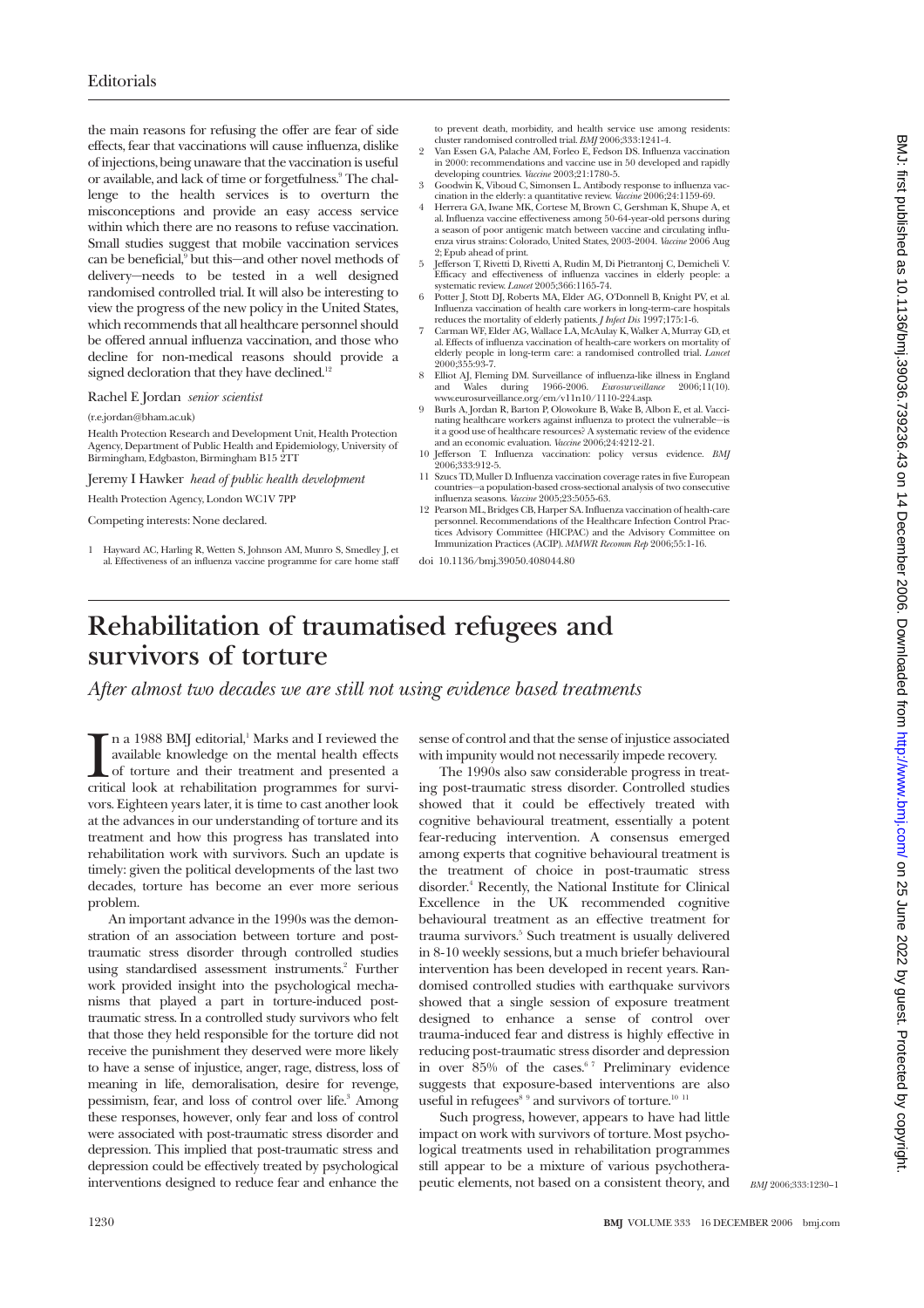lack evidence on their effectiveness. In 1988 we noted that lack of outcome evaluation makes it impossible to judge the effectiveness of these rehabilitation programmes in facilitating recovery from the trauma of torture. Unfortunately, evidence is still lacking. A recent report based on the work of the Rehabilitation and Research Centre for Torture Victims in Denmark is a sobering reminder of where we stand after two decades. The Danish centre is a pioneering organisation, serving as a model for more than 90 similar centres around the world. An outcome evaluation study based on 55 people admitted to the centre in 2001 and 2002 showed no improvement in post-traumatic stress disorder, depression, anxiety, or health-related quality of life after nine months' treatment.<sup>12</sup> These findings led the authors to conclude that future studies are needed to explore effective interventions for traumatised refugees, including cognitive behavioural therapy. This is indeed what we had recommended in 1988.<sup>1</sup>

Lack of progress among torture survivors partly stems from the fact that scientific approaches to the problem are often dismissed as reductionist "medicalising." Many of those working with torture survivors advocate a solely political approach to the problem in the belief that recovery from trauma is only possible through eradicating impunity for the perpetrators of torture. Research evidence does not support this view.<sup>3</sup> Although advocacy against torture is certainly important, as long as the problem lasts rehabilitation centres also have a moral obligation to provide effective psychological treatment for their clients. After more than 30 years of work, those working with torture survivors need to confront the uneasy but important question of whether their approach is helpful. This issue can be addressed only by proper outcome evaluation. Given that there are now very brief and highly effective interventions available for survivors, the public have a right to know the justification behind lengthy and expensive rehabilitation programmes without demonstrable beneficial effects.

Funders of rehabilitation programmes are in an excellent position to promote progress here. They also need to adopt an evidence-based approach and consider the following questions in their review of funding applications: (*a*) is the proposed intervention based on sound theory; (*b*) is there is sufficient evidence on its effectiveness; and (*c*) does the work involve outcome evaluation? Making grant support conditional on such requirements would certainly enhance the quality of work in the field. Given the painfully slow progress this appears to be the only hope for change.

Metin Bas¸og˘lu *head of trauma studies unit*

(spjumeb@iop.kcl.ac.uk)

Institute of Psychiatry, King's College, London

This article was made possible by grant support from the Bromley Trust.

Competing interests: None declared.

- 1 BasogYu M, Marks IM. Torture: research needed into how to help those who have been tortured. *BMJ* 1988;297:1423-4.
- 2 Basogĭlu M, Jaranson JM, Mollica R, Kastrup M. Torture and mental health: A research overview. In: Gerrity E, Keane TM, Tuma F, eds. *The mental health consequences of torture*. New York: Kluwer Academic/Plenum Publishers, 2001.
- 3 Başoğlu M, Livanou M, Crnobarić C, Frančišković T, Suljić E, Đurić D, et al. Psychiatric and cognitive effects of war in former Yugoslavia. The rela-tionship between lack of redress for trauma and posttraumatic stress reactions. *JAMA* 2005;294:580–90.
- 4 Ballenger JC, Davidson JR, Lecrubier Y, Nutt DJ, Foa EB, Kessler RC, et al. Consensus statement on posttraumatic stress disorder from the Interna-tional Consensus Group on depression and anxiety. *J Clin Psychiatry* 2000;61:60-6.
- 5 National Institute for Clinical Excellence. Posttraumatic stress disorder: the management of PTSD in adults and children in primary and second-ary care. *National Clinical Practice Guideline Number 26*. London: Gaskel
- and the British Psychological Society, 2005.<br>6 Basogʻlu M, Salciogʻlu E, Livanou M, Kalender D, Acar G. Single-session behavioral treatment of earthquake-related posttraumatic stress disorder: a randomized waiting list controlled trial. *J Trauma Stress* 2005;18:1-11.
- 7 Basogʻlu M, Salciogʻlu E, Livanou M. A randomised controlled study of single-session behavioural treatment of earthquake-related posttraumatic stress disorder using an earthquake simulator. *Psychol Med* (in press).
- 8 Neuner F, Schauer M, Klaschik C, Karunakara U, Elbert T. A comparison of narrative exposure therapy, supportive counselling and psychoeduca-tion. *J Consult Clin Psychol* 2004;72:579-87.
- 9 Paunovic N, Öst GL. Cognitive-behaviour therapy versus exposure therapy in the treatment of PTSD in refugees. *Beh Res Ther* 2001;39:1183-97.
- 10 Basogʻlu M, Aker T. Cognitive-behavioural treatment of torture survivors: A case study. *Torture* 1996;6:61-5.
- 11 Basoğlu M, Ekblad S, Bäärnhielm S, Livanou M, Cognitive-behavioral treatment of tortured asylum seekers: a case study. *J Anxiety Disord* 2004;18:357-69.
- 12 Carlsson JM, Mortensen EL, Kastrup M. A Follow-Up Study of Mental Health and Health-Related Quality of Life in Tortured Refugees in Multidisciplinary Treatment. *J Nerv Ment Dis* 2005;193:651-7.

doi 10.1136/bmj.39036.739236.43

## **The Cooksey review of UK health research funding**

*The art of being all things to all people*

*News* p 1239

**Prompted** by concern that the drug industry might reduce its investment in research in the United Kingdom, the chancellor of the exchequer asked the distinguished venture capitalist Sir might reduce its investment in research in the United Kingdom, the chancellor of the exche-David Cooksey to lead a review. Widespread consultation showed that it is not only the Treasury that is concerned about the current state of health research funding, organisation, and performance.<sup>1</sup>

Four principal criticisms emerged. Firstly (confirming the Treasury's view), the drug industry is frustrated by what it sees as increasing obstacles to gaining access to patients and over-regulation leading to unacceptable delays and extra costs. Companies claim that developing products and conducting research in other

countries is increasingly attractive and an inevitable consequence. Secondly, those responsible for providing health services—politicians, managers, clinicians as well as research funders are concerned at the delays in translating advances in basic science into clinical applications and then translating such innovations into routine practice. This is seen as reflecting an unsupportive culture in the National Health Service, institutional barriers, and perverse incentives, such as greater regard and reward for basic research than for applied research. Thirdly, the distribution of research funds does not always reflect the burden of disease in the UK, which reflects the lack of a transparent mechanism for determining research priorities. This is partly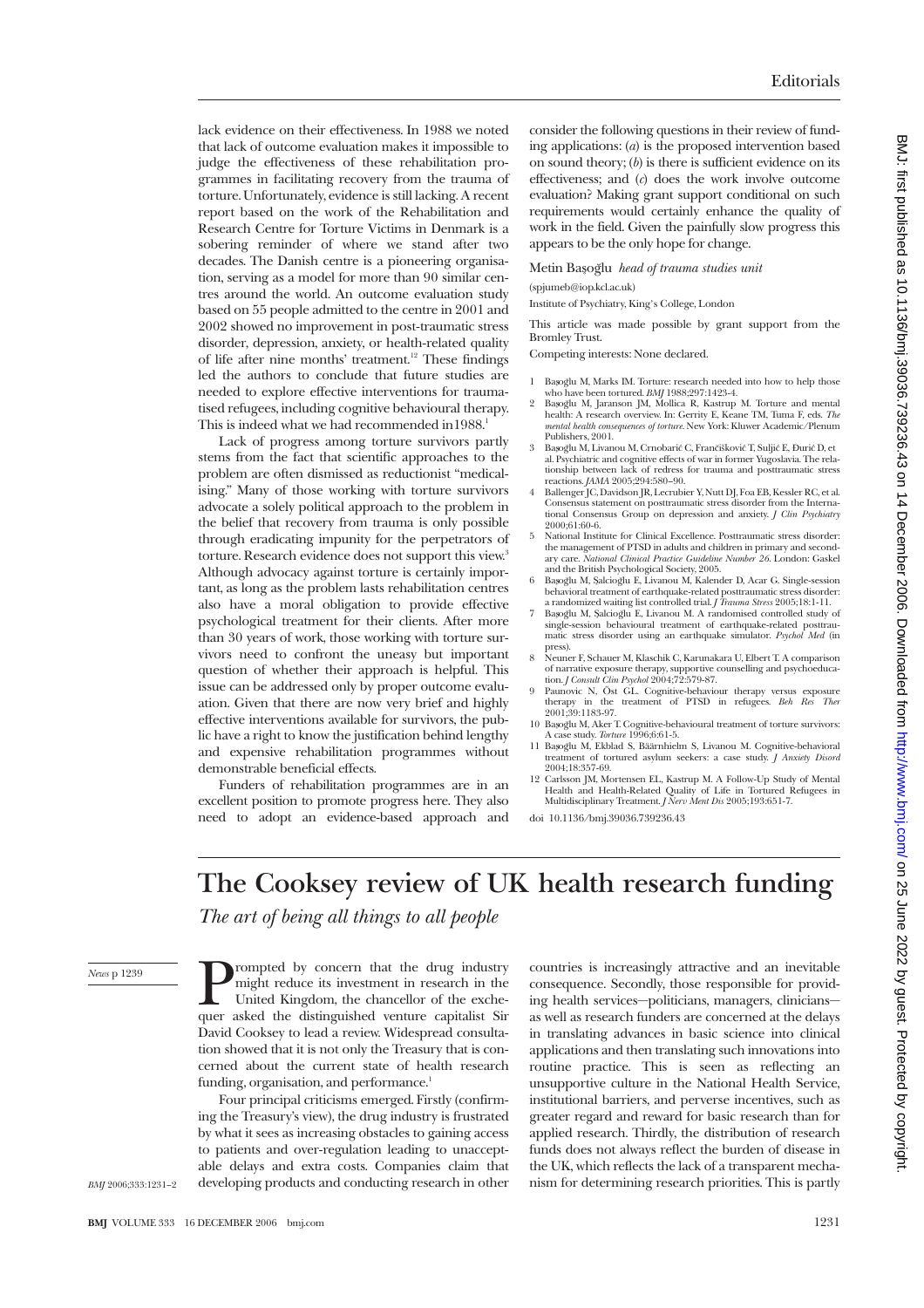explained by the final concern that Cooksey identified—the lack of coordination and a supposed resulting inefficiency between the principal funding bodies and, in particular, the two public funders, the Medical Research Council (MRC) and the NHS National Institute for Health Research (NIHR).

Together with criticisms came solutions. Faced with more than 300 responses from individuals and organisations, each with their own interests to defend and promote, the review team have constructed a strategy that tries to deal with the four principal concerns. Given the disparate nature of those concerns, the strategy is a masterful attempt at coherence.

The concerns of the drug industry (and the Treasury) are to be met by bringing new drugs to market faster, without compromising patient safety, and more cheaply. A new "drug development pathway" will include streamlining clinical trial procedures, "conditional licensing," earlier involvement of the National Institute for Health and Clinical Excellence (NICE), and ensuring NICE's recommendations are implemented. The aim is to "send a signal to industry that the UK is a world leader in research and development. "

The challenge of promoting translation is to be met in several ways. The recently ring fenced budget for the NIHR is seen as a useful development though other funds, such as research training budgets for young clinicians, need to be brought inside the fence. More funding for the NHS Health Technology Assessment programme is proposed, together with the creation of a new Translational Medicine Funding Board, accountable to the NIHR and MRC. All of these initiatives are seen as part of creating a stronger research culture in the NHS that facilitates rather than discourages innovation.

To encourage greater attention to currently unmet health needs, research on neglected areas will be identified through burden of illness analyses, and designated topics will be labelled as UK Priority Health Research Projects. Public, private, and charitable research funders will hopefully respond to the institutional and procedural advantages that such priorities will benefit from, such as faster approval of trials and expedited approval from NICE.

The final criticism of the status quo, namely lack of coordination between public funders, is the one that has probably attracted the greatest interest, concern, and often heated debate. The proposed solution is to strengthen coordination by establishing an overarching Office for Strategic Coordination of Health Research (OSCHR, pronounced "Oscar") that is accountable to both the Department of Health and the Department of Trade and Industry. Its tasks include setting a health research strategy that both the MRC and NIHR must comply with, agreeing their funding needs, submitting those needs to the Treasury, and monitoring the results. To reduce duplication, some areas currently funded by MRC (including clinical research, health services research, and phase IV clinical trials) will become the sole responsibility of the NIHR so that the MRC can concentrate on basic and underpinning research. In addition, some structural changes are advocated—members of MRC boards are expected to become more representative of the broad spectrum of health research while the NIHR should become a real, rather than a virtual, institute and be separated from the Department of Health from 2009 as an executive agency.

Cooksey's proposals, which the government has welcomed and accepted, are in the great tradition of compromise solutions. The two major public funders, MRC and NIHR, are to work more closely, but a third public funding stream is to be created; more funding will be provided for translational research but funds for basic research will not be reduced; "blue skies" investigator led research will continue to be supported but national research priorities will be instigated. Anyone wanting and expecting more radical change to the structure and processes of research funding will be disappointed. Merger of the MRC and NIHR was rejected because of a fear that the larger MRC would dominate, and that this would jeopardise the development of translational and applied research.

Although, potentially, there is something for everyone in the overall package of proposals, for several reasons its success is not guaranteed. Firstly, the review is predicated on the view that we stand on the threshold of "a seismic shift in medical science" in which molecular medicine, gene therapy, stem cells, and other initiatives will revolutionise health care. Such faith in technology as the principal driver of improvements in people's health may prove over optimistic. Secondly, while the strategy shares much in common with reforms enacted in Canada in recent years, their success was facilitated by a 130% increase in research funds over five years, a level of investment not envisaged in the UK. Thirdly, key aspects depend on private industry responding to new incentives. On the one hand, the sorts of incentives that might motivate public researchers, such as those associated with Priority Health Research Projects, may be insufficient to influence private companies. On the other hand, there is a danger that incentives offered to private industry in which they can dictate the agenda of NICE and the Health Technology Assessment programme risks those bodies being co-opted and becoming adjuncts of the drug industry.<sup>2</sup> And lastly, while the strategy involves some straightforward structural changes that can be implemented from the centre, much of it relies on widespread cultural and behavioural changes within the NHS and research community, which will be hard to ensure take place.

Much also depends on the alignment of other policies such as those concerned with NHS finance, research assessment exercises, and postgraduate training. Perhaps it is for these reasons that Cooksey recognises the need to review progress in 2010.

#### Nick Black *professor of health services research*

(Nick.Black@lshtm.ac.uk)

London School of Hygiene and Tropical Medicine, London WC1E 7HT

Competing interests: NB is responsible for the NIHR National Coordinating Centre for Service Delivery and Organisation R&D and is a member of the MRC subcommittee on evaluation.

2 Goodyear M. A model clinical trials agreement. *BMJ* 2006;333:1083-4. doi 10.1136/bmj.39059.444120.80

<sup>1</sup> Cooksey D. *A review of UK health research funding*. London: Stationery Office,  $2006$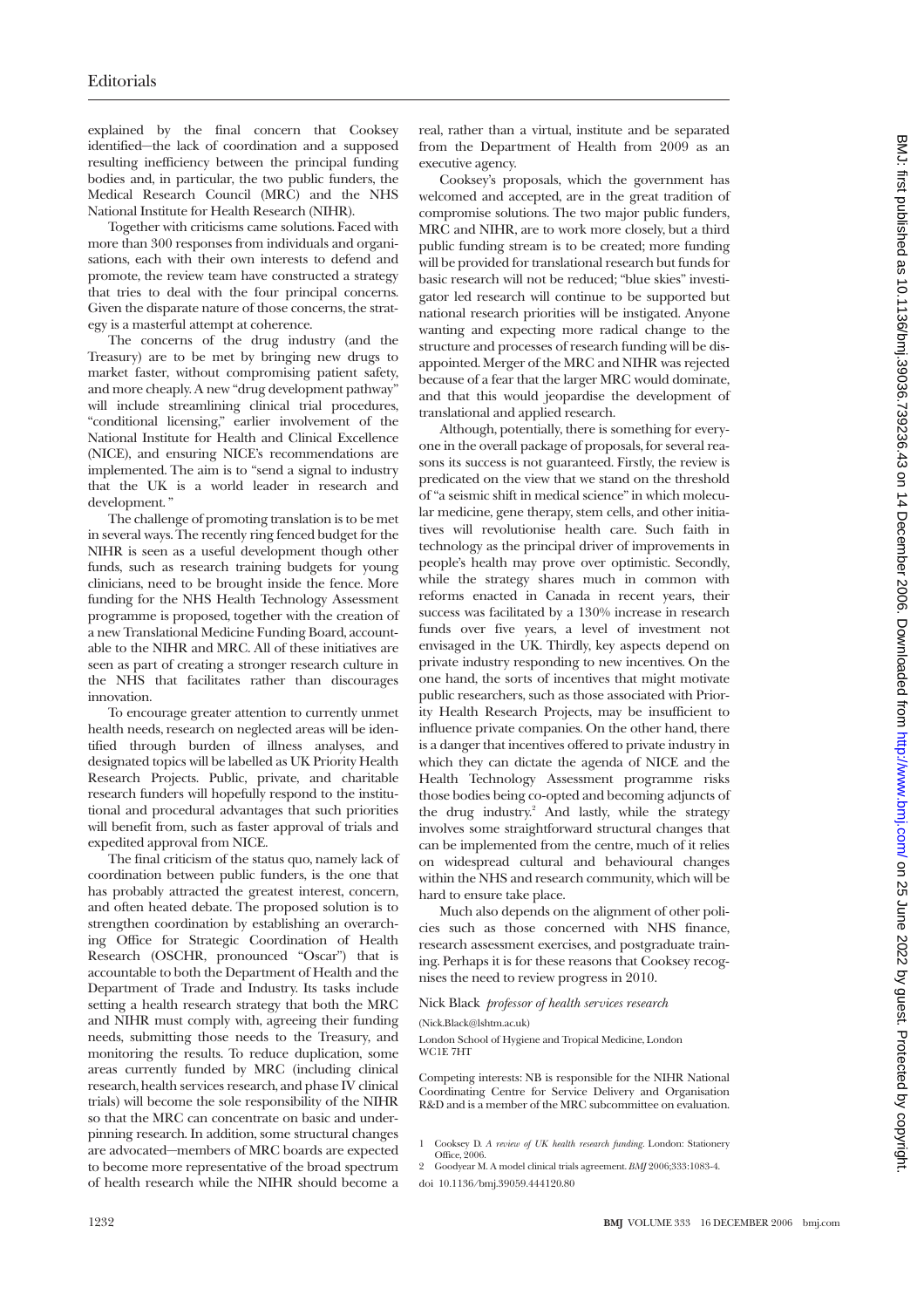# **Drug eluting stents**

*Dual antiplatelet therapy should not be discontinued without referral to a cardiologist*

ast week an expert panel of the US Food and Drug<br>Administration (FDA) recommended that the<br>FDA should issue warnings to doctors and<br>patients about drug eluting coronary stents. The safety ast week an expert panel of the US Food and Drug Administration (FDA) recommended that the FDA should issue warnings to doctors and ofsuchstentsisunclearexceptinlowriskpatients.Furthermore, patients with drug eluting stents should take antiplatelet therapy for at least one year after insertion.

Percutaneous coronary intervention is the dominant treatment for patients with coronary artery disease; 73 000 procedures were performed in the United Kingdom in 2005, compared with 25 000 coronary artery bypass operations. Drug eluting stents have been part of the procedure since 2002 as they reduce the risk of in-stent restenosis.

In-stent restenosis, caused by injury induced cell proliferation and scar tissue formation, requires repeat intervention in 12-20% of patients receiving a bare metal (non-drug eluting) stent.<sup>1</sup> Randomised trials have shown that drug eluting stents, which are coated with agents such as sirolimus or paclitaxel that inhibit such local smooth muscle proliferation, reduce the need for repeat procedures to about 5%.<sup>2</sup>

Do drug eluting stents have disadvantages? During percutaneous coronary intervention, balloon inflation and stent deployment injures the endothelial layer of the vessel wall. Endothelial recovery takes about four weeks with bare metal stents, but it can take several months with drug eluting stents because of bystander eluted drug inhibition. The risk of stent thrombosis may therefore increase because of prolonged exposure to the stent strut. Stent thrombosis may occur later with drug eluting stents than with bare metal stents, potentially many months after the procedure.<sup>4</sup> Though this happens in only about 2% of patients, up to half of these may die or have acute myocardial infarction.<sup>5</sup>

To reduce the risk of stent thrombosis, patients are given dual antiplatelet therapy with aspirin and clopidogrel.6 7 With bare metal stents patients take aspirin for life, while clopidogrel is needed to cover the one month period of endothelial regrowth only. The duration of clopidogrel therapy is difficult to determine for drug eluting stents, however, as it is unclear how long endothelial healing takes, and the manufacturers of each drug eluting stent have in the past recommended different lengths of treatment (two to six months). Anecdotal cases<sup>8</sup> of late thrombosis—more than one year after the procedure—with drug eluting stents have raised many unanswered questions. Is stent thrombosis, particularly late thrombosis, more common with drug eluting stents? How long is the period of risk? Does antiplatelet therapy need to be continued for longer with drug eluting stents and if so, for how long?

Because the incidence of stent thrombosis and late thrombosis is small, large trials are needed for accurate measurement of excess risk. Meta-analyses of randomised studies and registries have shown either no significant difference in thrombosis rates with drug eluting stents compared with bare metal stents, $910$  or non-significant trends towards excess rates of thrombosis with drug eluting stents (0.29%, 95% confidence

interval  $-0.08\%$  to 0.66%; P = 0.13).<sup>11</sup> A recently presented but as yet unpublished meta-analysis by the European Society of Cardiology found significantly more stent thrombosis at three years with drug eluting stents (3.9% for bare metal stents *v* 6.3% for drug eluting stents;  $P = 0.03$ ), raising the possibility of ongoing cumulative risk and the need for long term dual antiplatelet therapy. However, independent clinical event committees who tried to reproduce the findings from patient level data found no excess adverse clinical events (acute myocardial infarction or death) associated with drug eluting stents at four years. Although this is reassuring, concern remains regarding the risk of excess stent thrombosis in the longer term.

Despite the paucity of current data, the British Cardiovascular Interventional Society has recently recommended that dual antiplatelet therapy should be continued for one year in all patients having drug eluting stents inserted. Thus, in the UK about 30 000 people who have drug eluting stents inserted each year will also need dual antiplatelet therapy for at least one year afterwards. This can be a problem if clopidogrel needs to be stopped within this time, either because of side effects or the need for non-cardiac surgical procedures. It is particularly important as the greatest risk factor for stent thrombosis at any time is premature discontinuation of clopidogrel (hazard ratio 89.8; 29.9 to 269.6;  $P < 0.001$ ).<sup>12</sup>

Interventional cardiologists can assess the risk of stent thrombosis associated with stopping the drug by taking into account the nature of the lesion, timing of the procedure, angiographic results, and other factors such as presence of renal failure and diabetes. Increasingly, patients treated with drug eluting stents are asked to carry an information or warning card that indicates the recommended length of clopidogrel therapy.<sup>13</sup> Antiplatelet therapy should not be discontinued at any time, but especially within the first six to 12 months after inserting a drug eluting stent, without discussion with an interventional cardiologist. If possible, noncardiac procedures should be undertaken without stopping clopidogrel.

Ultimately, continued research into developing drug eluting stents that allow more rapid endothelial regrowth will reduce the need for prolonged dual antiplatelet therapy.<sup>14 15</sup> In the meantime, we recommend that the excess risk of stent thrombosis (up to 0.3% each year) balanced against a 60-70% reduction in the need for a repeat procedure with drug eluting stents compared with bare metal stents should be used as the basis for informed consent.

A HGershlick *consultant cardiologist* (agershlick@aol.com)

G Richardson *consultant cardiologist* University Hospitals of Leicester, LE3 9QP

Competing interests: AHG is on the advisory board and is an educational adviser and panel speaker for all drug eluting BMJ: first published as 10.1136/bmj.39036.739236.43 on 14 December 2006. Downloaded from http://www.bmj.com/ on 25 June 2022 by guest. Protected by copyright DMJ: <http://www.bmj.com/> BMJ/2022 by 2022 by 2023 - 2023 - 2023 - 2023 - 2023 - 2023 - 2023 - 2023 - 2023 on 14 December 2022 on 2023 on 140://www.bmj.com/ on 2023 December 2022 on 14 December 2006. Downloaded from Http://